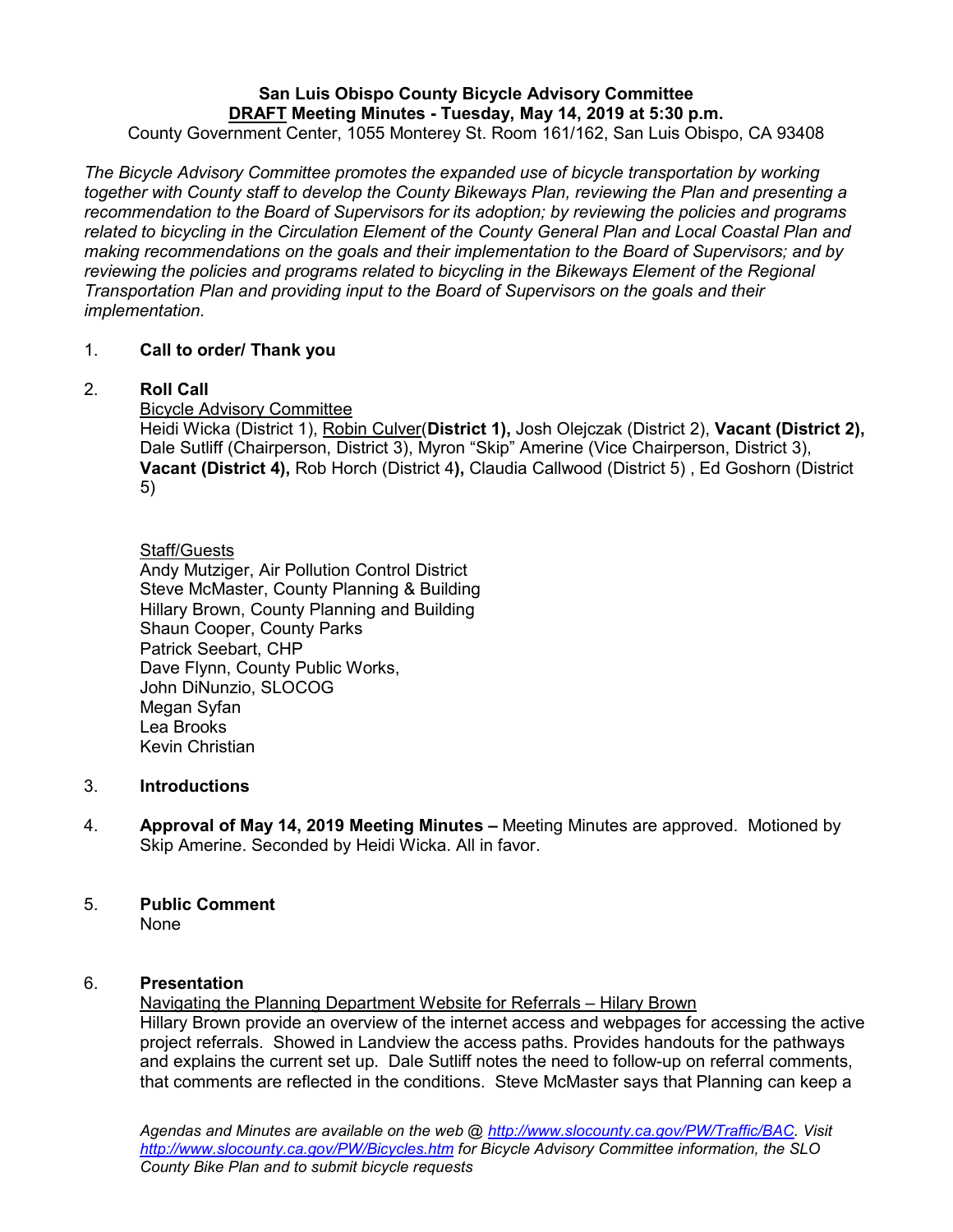running list of projects that have been commented on. He can update a spreadsheet for tracking purposes. Josh Olejczak requests search by District so he can readily review his area. Steve notes it is by area and that is the closest we can get at this point. Need to sort by area. Josh asks about finding permits by address. Hilary shows that by using Landview, you can zoom in to individual parcels for status. Click on "permits" layer. View "additional details" will give you permit history per parcel. Run report is alternative means to get permit history to download.

# 7. **Committee/Staff Reports**

- I. CHP Public Information Officer (Patrick Seebart):
	- Noted two bike collisions

**1)**North County, husband and wife bike tourist. Wife crashed. Nacimiento Lake Drive.

- 2) March 4<sup>th</sup>, El Camino Real at Atascadero State Hospital traffic signal; 63 year old male on a green light.
- Amgen Tour is here on central coast May  $15<sup>th</sup>/16<sup>th</sup>$ . Have added staff for escort.
- For May as bike month, CHP working with Atascadero Police Department for National Night Out. Promote and distribute bike helmets.
- Dale Sutliff noted that the recent Wildflower ride was well managed. Good to ride on new pavement on O'Donovan Road outside of Creston. Concerned with "Adventure Trekers" group who are running caravan cyclist. Looking to enforce as they take the whole road. Officer Seber notes that when that occurs, call Templeton CHP with any complaints.
- II. County Planning and Building (Steve McMasters):
	- No Report.
- III. County Public Works (Dave Flynn):
	- Handed out the new Five Year Paving List generated May 2019. Roads noted for complete street review are denoted with asterisk. With SB1 money we can proceed with \$ 10M annual overlay and seal coat program.
	- Discussed ensuring maintenance of the shoulders and the need to do proper prep work prior to paving or seal coat. Need to include shoulder condition rating as part of the inventory. Have new individual managing the pavements so will certainly relay to them the need to track shoulder conditions. Skip Amerine notes Ontario Road as a recent example of poorly prepped road. Dale Sutliff reinforces this point. Requests staff travels these on bike to note deficiencies.
	- Lea Brooks notes the need to address the rolling or failing sections on Bitterwater Road. Public Works has had difficulty maintaining a stable section in parts, specifically in the area approaching the fault zone.

# IV. BAC Chairperson Report

- Follow-up on referral on Huasna Road.
- May 23<sup>rd</sup> is the Parks & Recreation Commission meeting at 6pm. Follow-up on the joint letter from bike and trails Committee chairs for use of Highway Design Manual on Class I trails under the parks and Recreation Element.
- Submitted comments to SLOCOG for the regional Transportation Plan update; specifically Chapter 10 for Active Transportation.
- Notes that he recently attended Oceano Dunes outreach meeting regarding air quality and RV use. The issue is on-going on how State parks fulfills its master plans.
- V. APCD (Andy Mutziger):
	- No report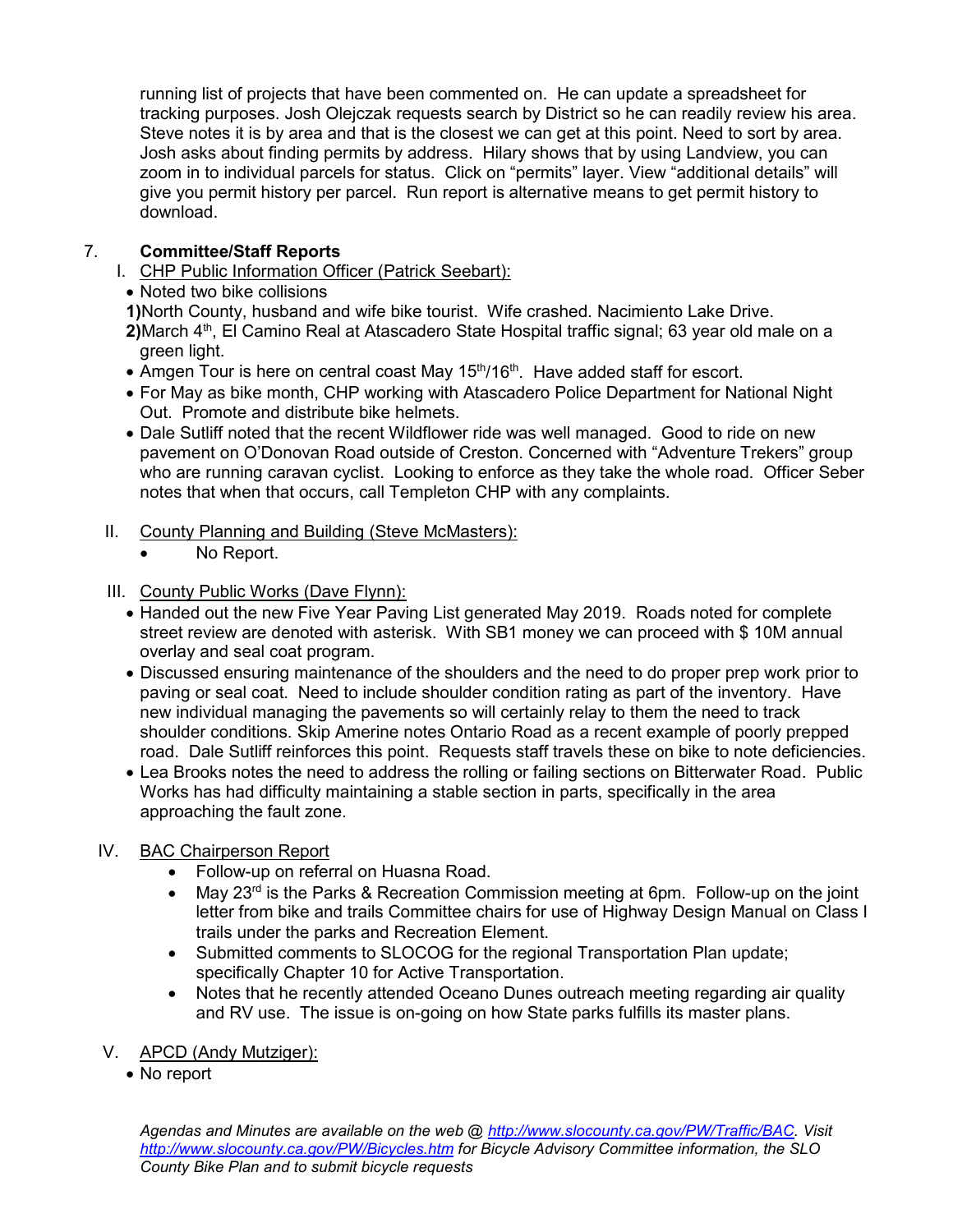- VI. County Parks (Shaun Cooper):
	- Park and Recreation commission staff report for May 23<sup>rd</sup> has recommendation from joint letter of the Bike Committee/Trail Committee chairs to adopt the Highway Design Manual trail standard to the Park and Recreation Element on future updates. It would become the standard for future conditioning of projects. (This was acted on and supported by the Park and Recreation Commission on May 23, 2019)
	- 1) Skip Amerine requests to not limit use of the Highway Design Manual to just Chapter 1000 but to add other pertinent sections to encapsulate other trail elements.
	- 2) Shaun indicated that we use the current version of the Highway Design manual.
	- Bob Jones is currently looking at hydraulic studies for the bridge crossings and easement issues.
	- Morro Bay-Cayucos trail is still working in Design phase. The Chevron land negotiations being key to final layout. No construction money; has yet to be pursued.
	- Atascadero-Templeton Trail cost estimates are in the \$ 9-10M range which is well above secured Construction Phase funding. Looking at alternative which does not cross railroad to save money. Public Works would lead in getting the right of way between Caltrans freeway and railroad. Complete for the funds available. Would be transportation link and less a recreational trail. Construction late 2021.
	- Dale Sutliff notes need for cost escalation factors in these projects to ensure the projects get built. That there is high interest to get things done. Skip Amerine, looking to complete projects so we can move forward with new ATP applications.
	- Parks and Recreation Commission will be informed of the need to pursue alternative alignment (along Route 101) to construct a project within the programmed construction budget.
	- Trail bollards; there is currently no policy on their use.
	- 1) Josh Olejczak seeks to remove bollards. Utilize some alternative traffic calming measure the dissuade entrance by other vehicles.
	- 2) Dale Sutliff seeks a bollard-less Bob Jones trail
	- 3) Skip Amerine notes the need for proper lateral clearance in the design.
	- 4) Rob Horch notes the need for ADA compliance on clearance.
- VII. SLOCOG (report from John Dinunzio)
	- May is Bike Month
	- Volunteers for Bike Counts done by SLOCOG.
	- Notes that they have received bike and pedestrian unmet needs requests which they are distributing to respective local agency and will report at the June SLOCOG meeting.
	- Work continues on the Regional transportation Plan for adoption later this year. The Chapter 10, Active Transportation states that Class I trails should be minimum ten feet.

# VIII. County Planning and Building (Steve McMasters):

- No Report.
- IX. Caltrans No report
	- Caltrans will be paving Route 58 through Santa Margarita late this summer.

# 8. **BAC Business & Discussion**

a. Los Osos Valley Road – Multi use path from Doris Avenue to Palisades Avenue

Megan Syfan, Los Osos Resident, provides overview of need and location of the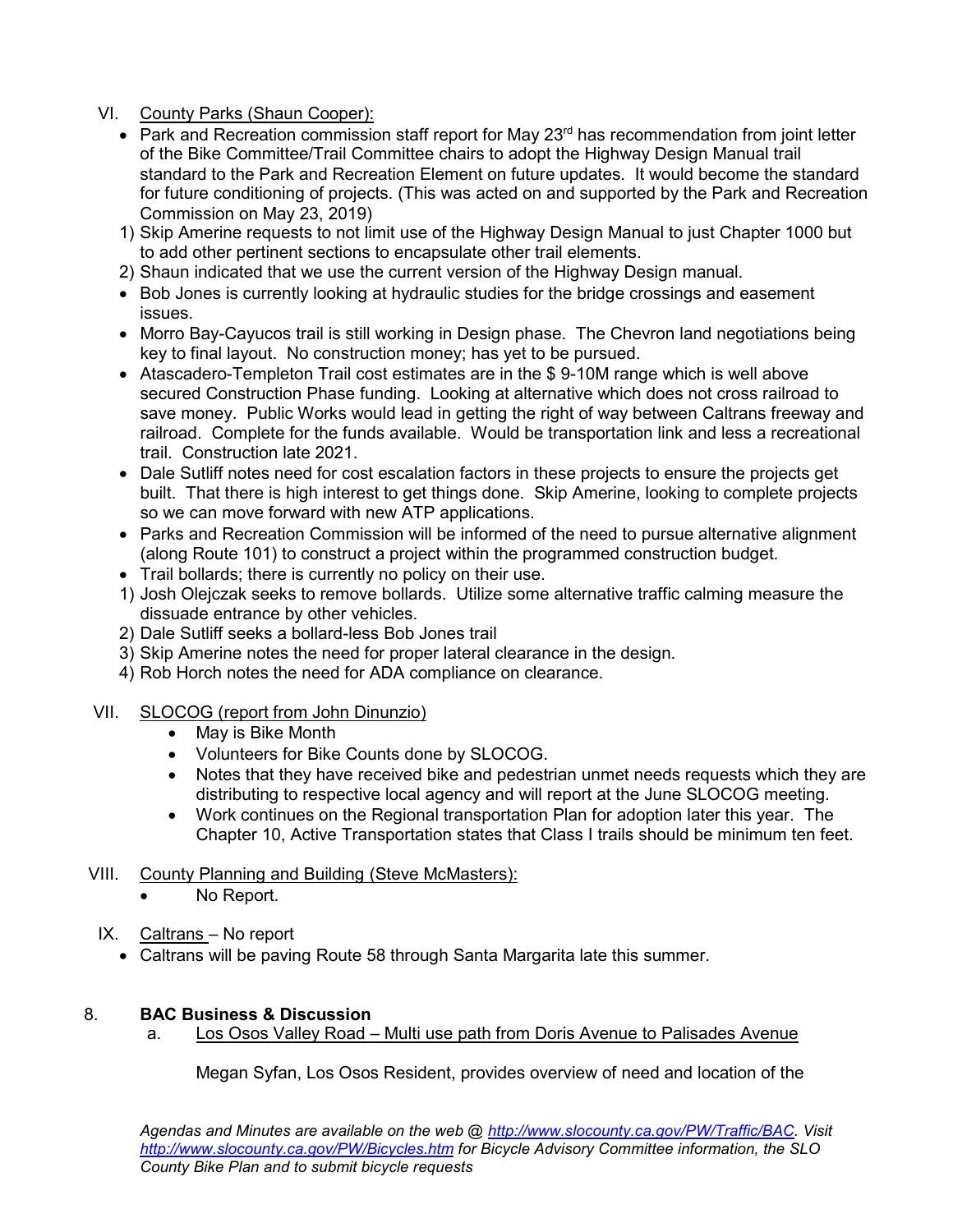proposed multi-use path between Doris Avenue and Palisades Avenue in Los Osos. Currently this is shown as a Class II bike lanes in the bike plan and requests that it becomes a Class I facility. The roads is posted for 40 mph and would see separating the bikes from the travel lanes would be a safety benefit. Recognizes the corridor narrows west of Broderson and is challenging. That the work may need to be done in phases such that the easterly connection to the community center/park could be reached by existing homes south of los Osos valley Road. Dave Flynn notes that in past Bike plans, this segment was listed as a Class I trail but was removed 15 years ago. BAC could place this back into the plan. Public works is working on widening the road to add a center turn lane but need to have the coastal permit updated prior to pursuing improvements. That a multi-use trail is included along the north side of Los Osos valley Road from Doris to palisades Avenue. Kerry Brown with Planning is working to complete the Coastal plan for Los Osos over the next 18 months. Also, a Habitat Conservation Plan is necessary for the Morro Bay Banded dune snail adopted by US Fish & Wildlife to have construction move forward. Need that approval before it is a viable project to construct. Constrained from Doris Avenue to Pine Street is tight right of way. Will need to obtain an additional twenty feet along the north side of the trip to build trail.

Josh Olejczak asks about LOCAC review status. Megan notes that LOCAC adopted for Class I trail recommendation. Ed Goshorn asks for BAC clarification on action if constructed in phases. Skip Amertine suggest a extra wide sidewalk with the Class I trail integrated (like on Los Osos Valley Road approaching Laguna Middle School). Skip is concerned about weave in and out of the street on bicycles. Is the project primarily a sidewalk? If have Class I facility then is it jointly used by pedestrian, dog walkers and cyclists using the facility. Is that best for cyclists? Skip sees best as wide sidewalk and keep Class II bike lanes. Facility would be detached trail. Josh Olejczak sees this as multi-use path with connection into parks, passive trails on the mid-town parcels. Dale Sutliff notes the property acquisition is difficult. Need to look at continuing a shared pathway like at the Middle School since have room between Alexandra and Palisades Avenue. Need to retain bike lanes on street to avoid unnecessary cross over to trail. Just be a multi-use path while retaining Class II bike lanes. Be chiefly a pedestrian trail. Lea Brooks notes the City of San Luis Obispo had difficulty with the property owners on the Laguna Middle School path and that is why it is a constrained-integrated sidewalk.

Josh Olejczak express the concern being the unnecessary crossing of the street if Class I trail. But great opportunity for a multi-use path on the north side of Los Osos Valley Road to connect to the community facilities. Skip Amerine moves retain complete streets by keeping the Class II Bike lanes in the plan and plan for a separate multi-use path or large sidewalk along north side of road. Josh Olejczak seconds. Motion carries unamiounously.

#### b. Updated Bike Plan Ranking (Information Only)

The bike lane rankings were redone August 2018. Handed out to just keep everyone informed that this is the current adopted list. Review for the more extensive scoring system that would be used into the future. We can take off Main Street Templeton off the list as now complete.

No action required.